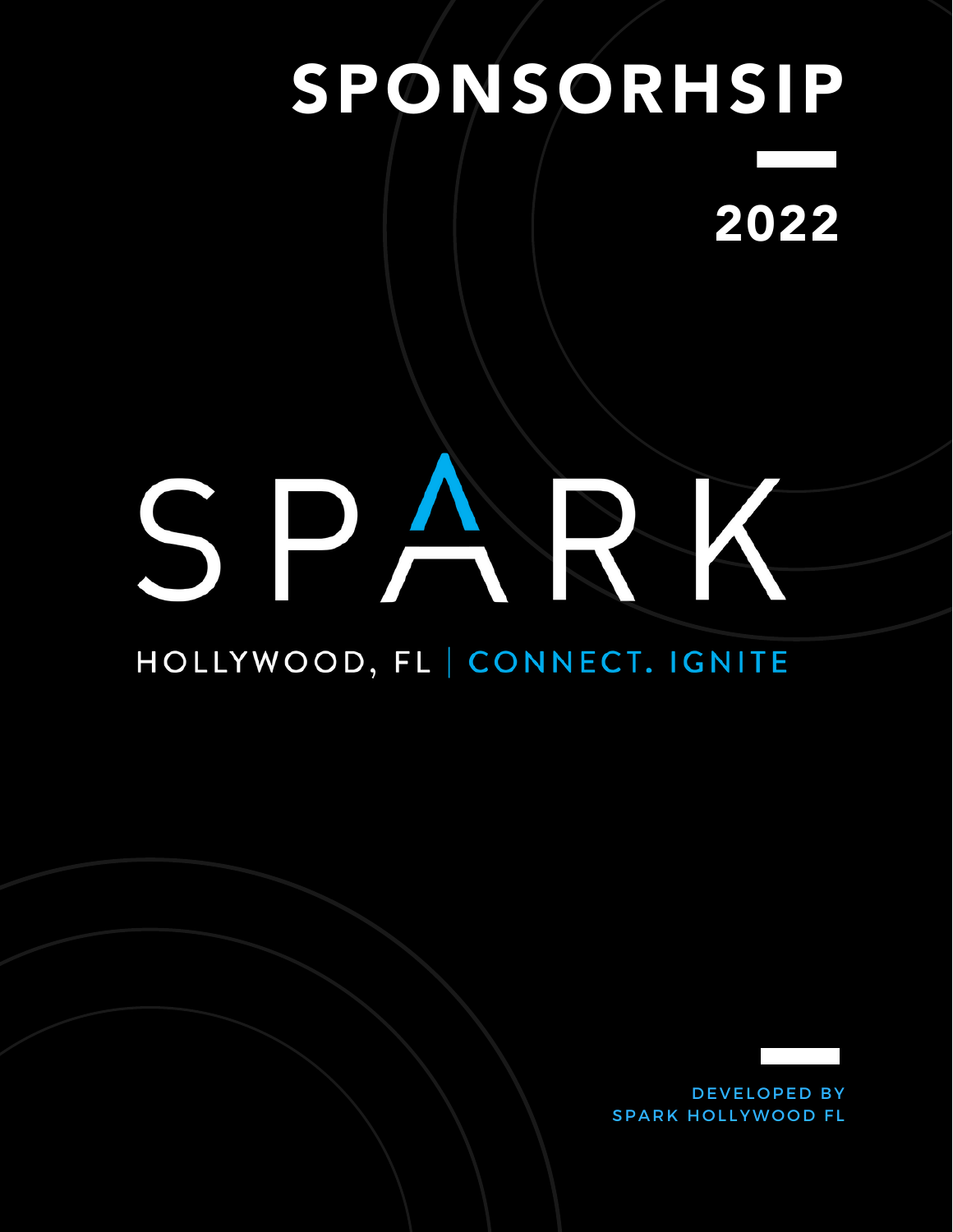# SPONSORSHIP

# IF YOUR PROSPECTS **CUSTOMERS** RESOURCES COMMUNITIES PARTNERS ..... ARE BASED IN SOUTH FLORIDA

# THEN YOU SHOULD INVEST IN SPARK HOLLYWOOD,FL

# ABOUT SPARK HOLLYWOOD, FL

SPARK Hollywood, FL connects like-minded individuals, cultivating a community around innovation & entrepreneurship. SPARK aims to bridge the gap between investors, businesses, sponsors and entrepreneurs. SPARK Hollywood, FL has offered more than 100 entrepreneurs the opportunity to pitch their ventures to community judges, and awarded more than \$20,000 in cash and in-kind prizes to spark businesses since 2017.

# CONNECT.

### SPARK attendees are thinkers & doers invested in bringing a new wave of entrepreneurship and innovators to Hollywood, FL.

SPARK

- Our SPARK audience is comprised of business trailblazers, product/service innovators and patrons of technology & innovation.
- Attendees are seeking to connect with local resources, businesses and products/services to take their organization to the next level.
- Our supporters are engaged within the community and continue to align themselves with initiatives and businesses that are committed to the growth of Hollywood.

# IGNITE.

### Investing in programs and entrepreneurs leads to more community involvement and continued economic growth.

- Our team strives to support the business community by providing resources, educational programs, and platforms that advance business growth and facilitate new opportunities.
- Organizations will reach their target market through social media, multiple events, business trade show and networking opportunities, as well as, countless positions to increase brand awareness.
- SPARK bridges the gap between investors, businesses, sponsors and entrepreneurs.